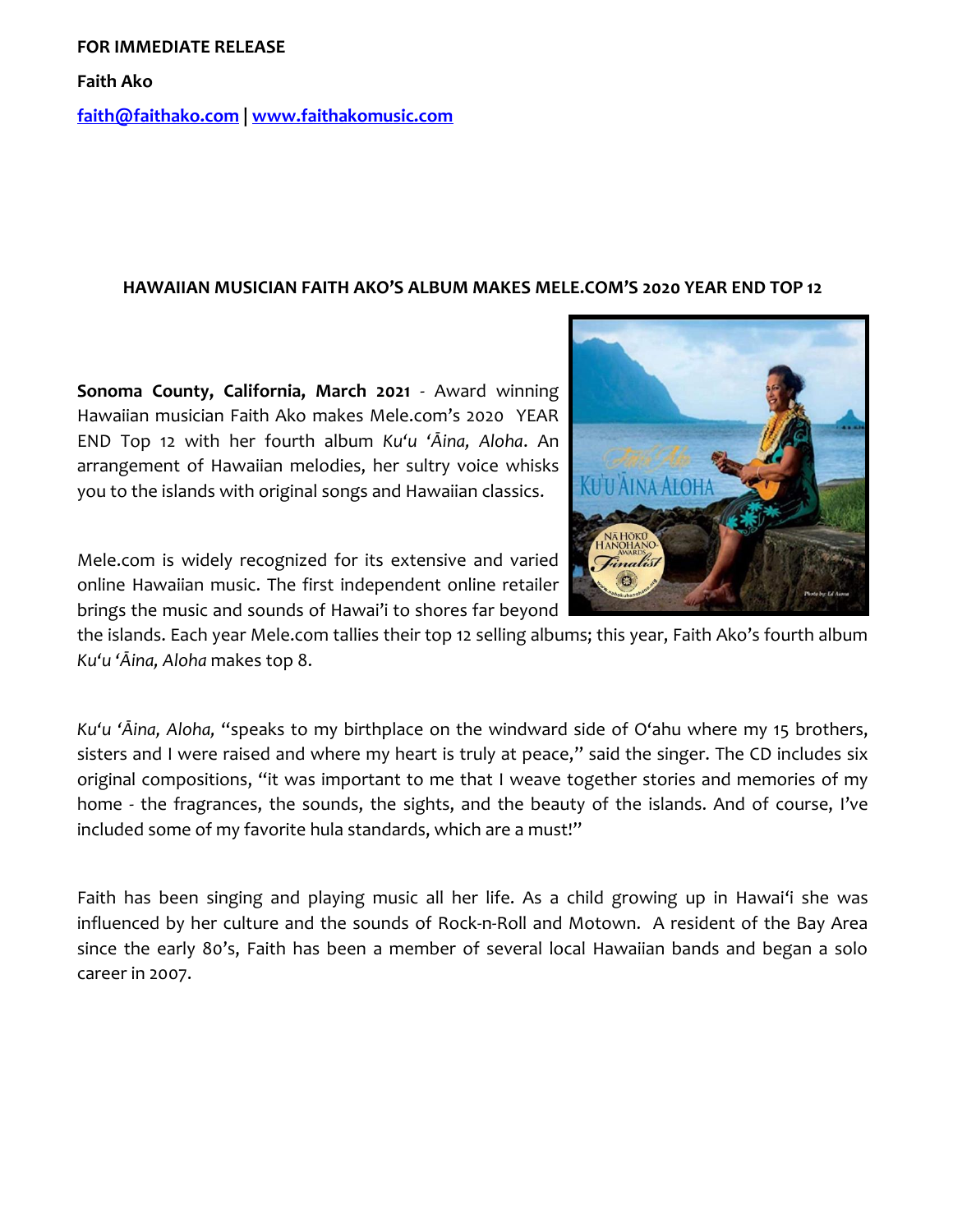As the Bay Area's premier female artist in Traditional/Contemporary Hawaiian music, Faith has graced the West Coast with her powerful voice, charismatic personality and passion for Hawaiian music for over two decades. Her awards and recognitions include:

- **2008 Hawai'i Music Awards-Best Traditional Album, New Artist of the Year for her debut album:** *Kūkahi***;**
- **2010 Top 20 Grammy Entries-Genre, Hawaiian Music for her second album:** *Papakū***,** *Bring It Home***;**
- **2013** *Kulāiwi***,** *My Beloved Homeland* **sold out shows in Northern and Southern California, Honolulu, Osaka Japan (third album release);**
- **2015 Kuli'a I Ka Nu'u Strive for the Summit Award, Hawai'i Chamber of Commerce Northern California Chapter;**
- **2015 San Francisco Mayor Ed Lee, Honorary Citizen Award, Island Cultural Heritage Efforts through Public Works;**
- **2019 Board of Supervisors San Mateo County, Commendation Award Pacific Islander Community Partnership;**
- **2020 TOP 12 Mele.Com selling Albums for Hawaiian Music online;**
- **2020 Hawaii Academy of Recording Arts, Na Hoku Hanohano Award Finalist 2021 Hawaiian Album of the Year Category;**
- **2021 New Single Release, Behold Laie**
- **2022 Blue Bayou remake, Kulaiwi Album hits the 3,336,014 mark! First Premier Female Artist in the Hawaiian Genre represents very well the Greater Bay Area, West Coast and her O'ahu native home.**
- **2022 Polynesian Heritage Awards, Finalist for Entertainer of the Year**